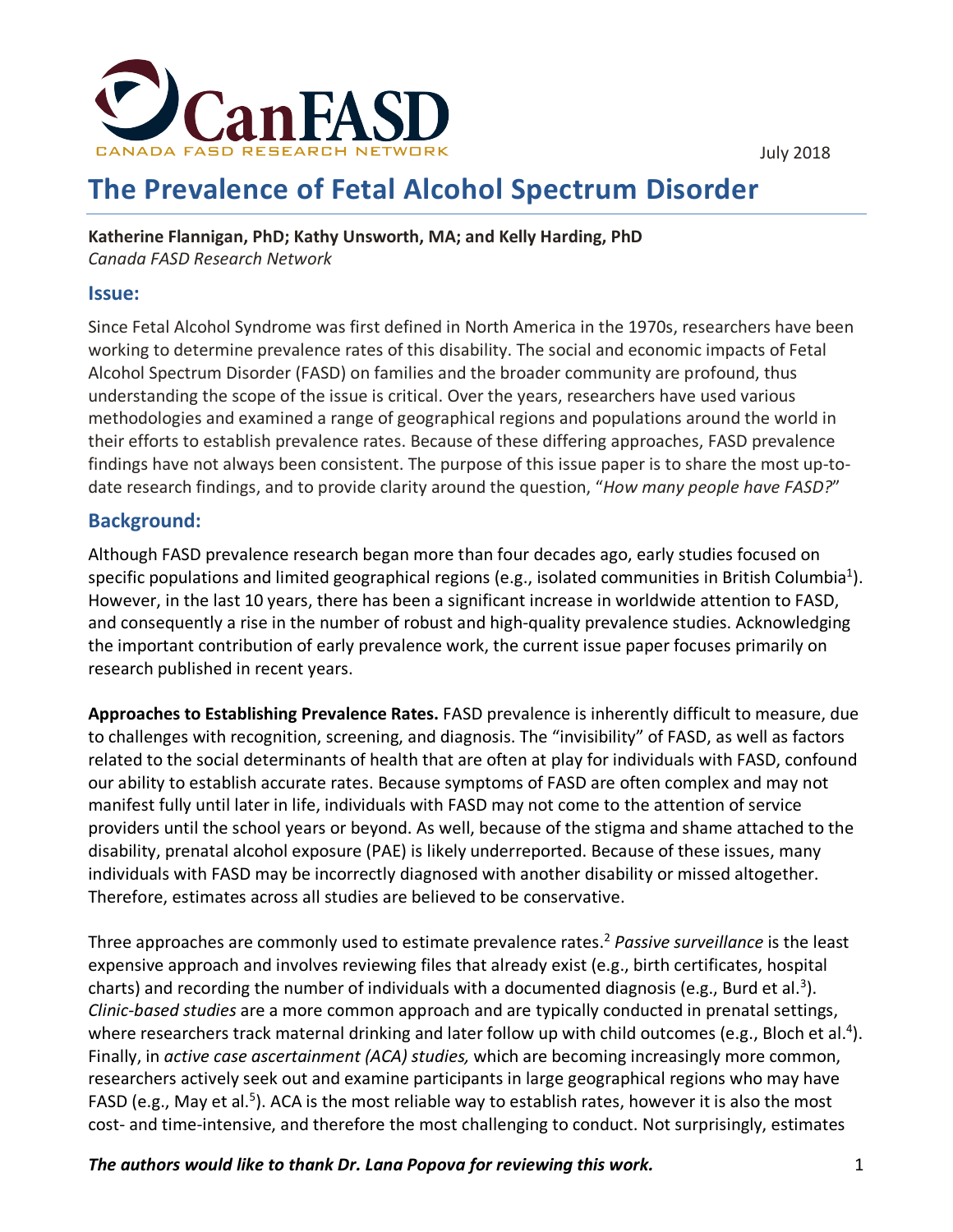vary widely depending on the approach, with passive surveillance generally yielding more modest results, and clinic-based and ACA studies indicating higher numbers.<sup>2</sup> Each approach has its own set of strengths and limitations that add to the challenge of establishing true prevalence.

Researchers have also used innovative technologies to identify biomarkers of PAE, such as maternal saliva and hair testing, as well as infant hair, meconium, umbilical, and placenta sampling.<sup>6</sup> These methods typically demonstrate higher rates of PAE (16 to 44%) than are reported via questionnaire (0 to 37%).<sup>7</sup> It is important to note that rates of PAE cannot be equated to rates of FASD, as numerous biopsychosocial factors influence how alcohol affects a fetus (e.g., pattern, dose, and timing of exposure; genetics and epigenetics; maternal health, nutrition, and stress; fetal exposure to other substances), and not every baby born with PAE will necessarily be later diagnosed with FASD.

**North American Studies.** Most studies on FASD prevalence to date have been conducted in the United States. One of the first was published in 1997 by researchers who reported a rate of 9.1 out of 1000 live births, or 1% of the general population.<sup>8</sup> In more recent years, May and colleagues have conducted a series of studies with school-aged children and suggested a conservative estimate ranging from 2-5%,<sup>5,9-11</sup> which has replaced the original, long-standing estimate of 1%.

In Canada, research on FASD prevalence in the general population is scarce; most previous work has been with specific groups (e.g., forensic populations) or in limited geographical regions (e.g., western provinces, Indigenous communities). In one of the few Canadian studies in the general population, researchers in Alberta used a passive surveillance method to establish an estimated rate of 1.4-4.4%, depending on the length of follow-up (i.e., 1.4% of the population being diagnosed in their first year of life and 4.4% being diagnosed later in life).<sup>12</sup> Very recently, a population-based ACA study was conducted with elementary school students in Ontario, and the researchers estimated a prevalence rate of 2-3%.<sup>13</sup> Both of these studies align with findings in the US.

#### **Based on evidence in two recent studies reporting conservative rates of 1-4%12 and 2-3%, <sup>13</sup> our current best estimate for the prevalence of FASD in the general Canadian population is 4%.**

To build on this important Canadian work, researchers from CanFASD, the Centre for Addiction and Mental Health, and Canadian Centre on Substance Use and Addiction are currently embarking on a project funded by the Public Health Agency of Canada to develop a cross-jurisdiction surveillance system to monitor prevalence rates of both FASD and PAE. This project is a collaboration between researchers in three provinces and two territories and relies on multiple existing data sources. It will provide much needed insight into the scope and impact of FASD at a national level.

**Research Across the World.** With increased worldwide attention to the issue of FASD, researchers around the globe have begun to examine prevalence in their local regions. Estimates vary widely across countries, but several worldwide reviews of research in the general population have recently been conducted.<sup>14-16</sup> Findings of these studies indicate a global FASD prevalence of 0.8%<sup>14,15</sup> with the highest rates in South Africa (11%) and the lowest rates in eastern Mediterranean countries (0.01%).<sup>16</sup>

**Special Populations.** A number of FASD prevalence studies have been conducted in special groups, including individuals in forensic settings,<sup>17-19</sup> child welfare,<sup>20,21</sup> and Indigenous communities.<sup>22-24</sup> In many studies, rates of FASD in these groups have been shown to be higher than in the general population, particularly among children in care as well as youth and adults in correctional settings.<sup>14</sup>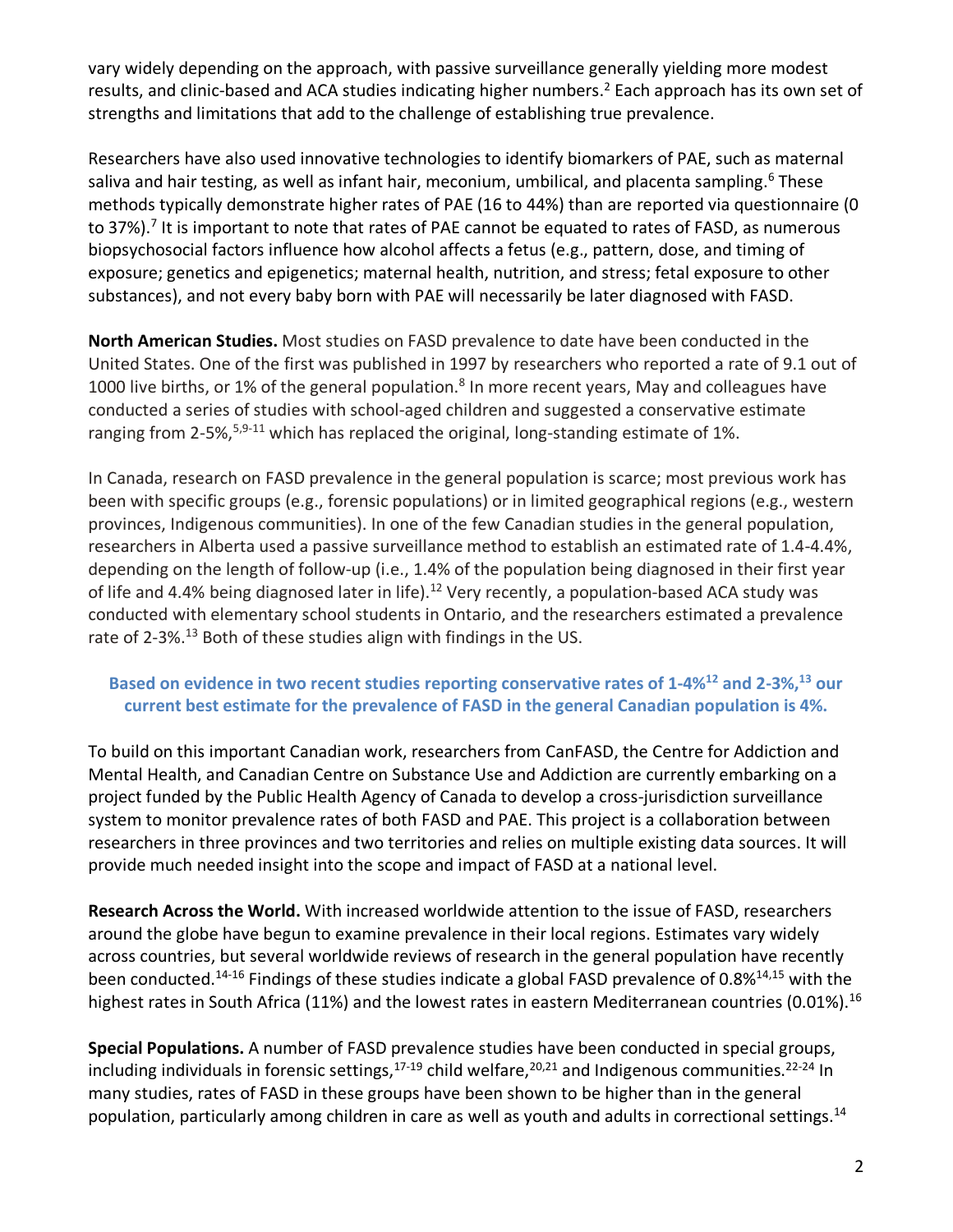However, prevalence studies with Indigenous communities in particular have produced conflicting results because of continued surveillance, stigmatization, and stereotyping in these populations.<sup>25</sup> There is an urgent need for additional exploration of these issues in order to properly identify vulnerable groups who may require specialized support.

**Setting the Context.** FASD is recognized as one of the leading known causes of developmental disability in the western world. Compared with other common disabilities, at an estimated prevalence of 4%, FASD is at least:

- 2.5 times more common than Autism Spectrum Disorder (1.52%<sup>26</sup>)
- 19 times more common than Cerebral Palsy (0.21%<sup>27</sup>)
- 28 times more common than Down Syndrome  $(0.14\%)$
- 40 times more common than Tourette's Syndrome (0.10%<sup>29</sup>)

### **Recommendations:**

- 1. FASD needs to be recognized by government, policy and decision makers, social service providers, and the general public as a serious public health issue in Canada.
- 2. FASD surveillance efforts should be expanded to cover broader geographical regions, leading to a more representative estimate that is applicable across Canada.
- 3. High quality screening methods must be developed to improve our ability to detect cases of FASD, and training should be provided for front-line health care and service providers across sectors on the implementation of these screening practices.
- 4. Most previous prevalence work has been conducted with children and youth, therefore it will be important to conduct studies to examine rates of FASD across the lifespan.
- 5. High-risk populations should continue to be a focus of FASD prevalence research, with special attention paid to assessing whether and how interventions are impacting these groups.

## **Conclusions:**

FASD is a prevalent disorder, vastly outnumbering other common developmental disabilities; however, FASD comes with relatively little public recognition or understanding. Recent research points to a much higher rate of FASD than was initially estimated, and with improved methods of detection, these numbers continue to rise. Although FASD prevalence rates vary widely across countries and populations, and are considered to be conservative, the current best estimate in the general Canadian population is 4%. There are significantly higher rates in special groups, such as those involved in the child welfare and justice systems. FASD prevalence research is important not only for understanding the scale of the issue in our communities, but also for making decisions about funding and resource allocation, and for monitoring the effectiveness of prevention efforts. As well, with improved knowledge about special populations that may be at a particularly high risk for PAE or FASD, intervention efforts may be targeted to reduce the number of new cases of FASD and to support healthy outcomes for individuals and families who are already affected.